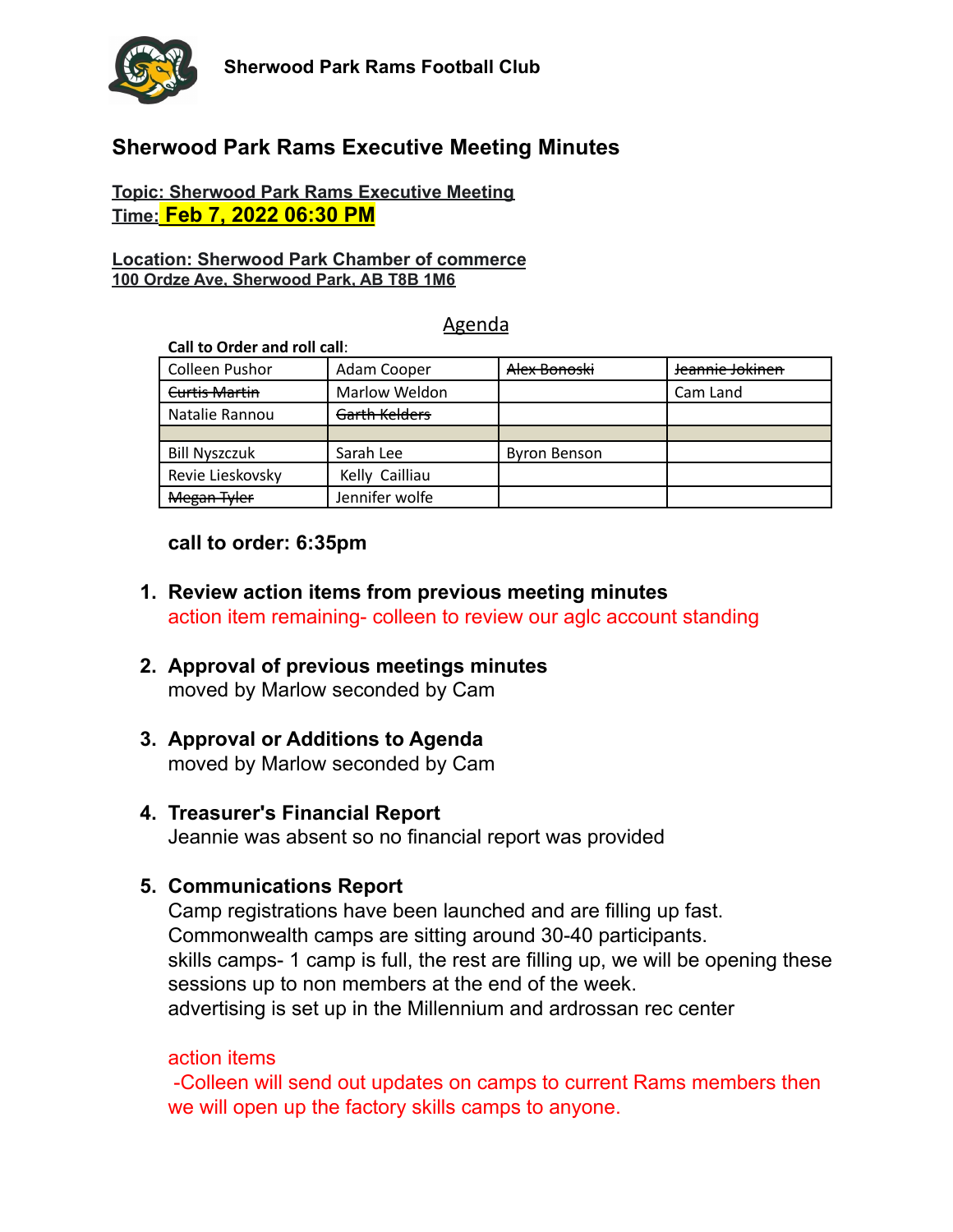

-Natalie to change wording on our commonwealth camp messaging to make it clear that they are open to anyone and that they are being held inside. and there is a max of 75 participants allowed. - Natalie to work on Girls tackle graphics

# **6. Old Business**

**a. Bylaw update- set date for special meeting-** tabled to March meeting

Action items- Colleen to provide some amendments and wait till after February's CDMFA meeting to see what information is passed down from FB AB.

# **7. New Business**

# **a. Peewee and atom director positions**

Colleen motions to have Cam move up to PeeWee director, Marlow seconds the motion. all in favor Atom director position to be filled.

## **b. Hudl account**

to be moved into the club's name under the vice president email.

Action items- Bill and Adam to work together to get that set up upon its renewal date.

# **c. Trainer coordinator position**

Jenn Wolfe has volunteered to be the head trainer and create a trainer program for all levels. She will take the lead onboarding all new trainers and ensure they have all the courses and information needed to be successful.

# Action items

- Natalie to set up Rams trainer email for Jenn

- Colleen and Jenn to investigate if they can train Jenn to be the trainer.

- Colleen will look into what CDMFA and FB AB mandates for our clubs in regard to how many trainers per player and what qualifications they need.